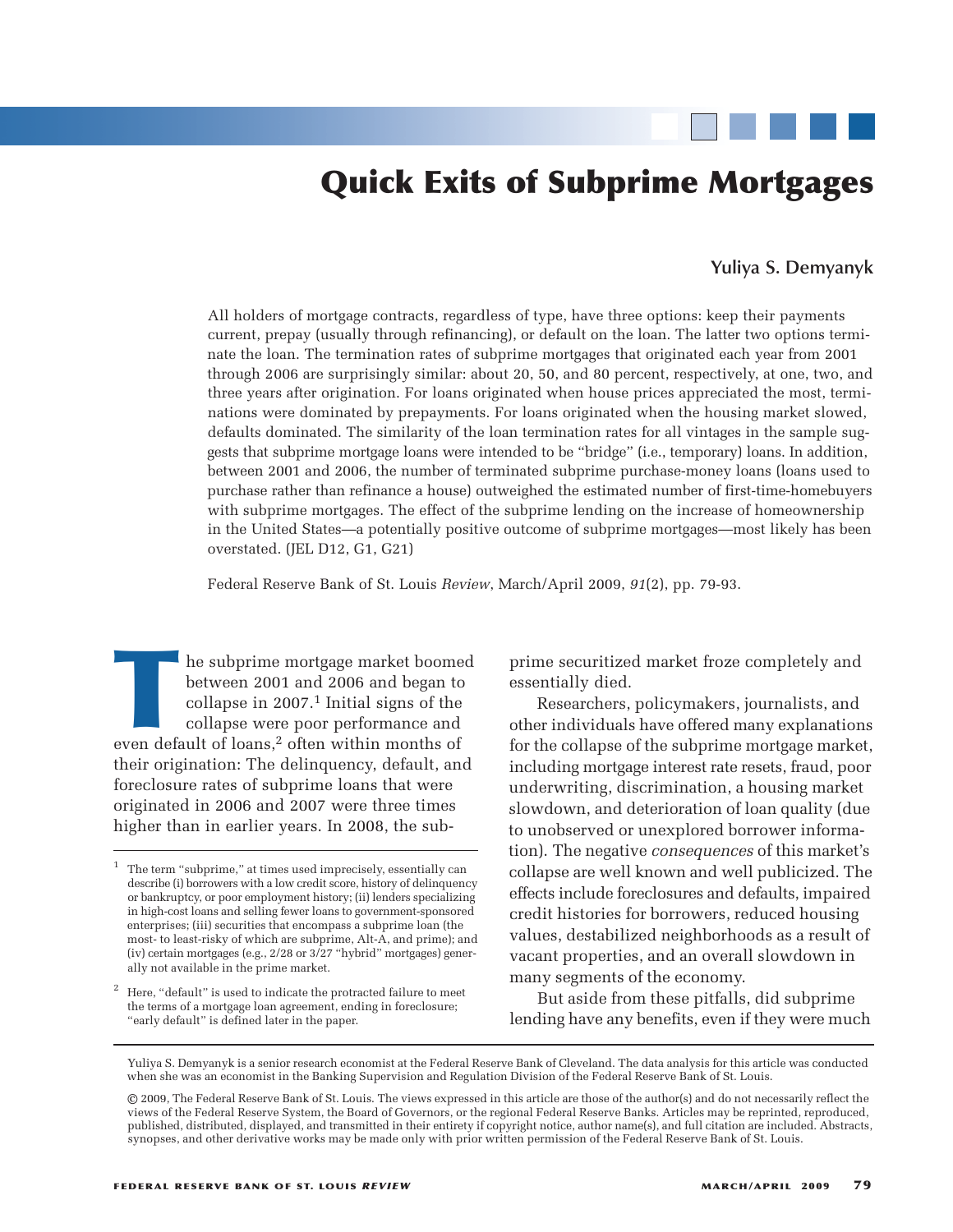less obvious than the problems? Anecdotal evidence suggests that the subprime market, with its easier mortgage financing, may have promoted U.S. homeownership. The rationale is that, even if default rates are about 20 percent for the most recent vintage of subprime mortgages, 80 percent of subprime borrowers are still making their monthly payments. Given this view, the financial innovation that spawned subprime lending may have promoted homeownership, and thus the majority of borrowers *benefited* because they most likely would not have qualified for mortgages under terms in the prime market.

This paper attempts to analyze whether borrowers intended to keep their subprime mortgages long enough to substantiate an increase in homeownership or planned a quick exit strategy at origination, using subprime loans as bridge financing to speculate on house prices (i.e., quickly sell the house for a profit after its value increases).

"Exit" from a subprime mortgage can take two forms: prepayment or default. In this study, a mortgage loan is considered "prepaid" if a borrower has either paid the mortgage loan in full or refinanced it within a certain period after the loan was originated. A mortgage loan is "in default" if (i) a borrower has missed more than two mortgage payments, (ii) the property is in the process of foreclosure (after more missed payments), (iii) the property is "real-estate owned" (i.e., has been taken over by the lender as part of the loan termination<sup>3</sup> process) within a certain period of time after origination, or (iv) the borrower defaults on the contract ("walks away").

The paper is organized as follows. First, it briefly describes the evolution of the U.S. subprime mortgage market, the crisis, and some of the earlier research that analyzes factors associated with loan termination (exit from the market). Second, it outlines the empirical analysis of explanatory factors of prepayment, default, and termination (prepayment and default combined) within two years of loan origination; it further compares the number of prepaid and defaulted loans per year within two years of origination.

Third, it points to the quick termination of subprime loans, indicating that these loans must have been designed and intended to be temporary and their existence most likely did not contribute to increased homeownership rates in the United States between 2001 and 2006.

# **SUBPRIME MORTGAGE CRISIS: HIGH DEFAULT RATES**

The boom and subsequent collapse of the subprime mortgage market has drawn the attention of numerous researchers and policymakers. This analysis of delinquencies and foreclosures is not new. For example, Von Furstenberg and Green (1974) analyzed the causes of mortgage delinquencies, apart from foreclosures and defaults, for mortgages originated between 1961 and 1972. They refer to and confirm findings published as early as 1969 and 1970 (by Von Furstenberg) that such factors as high loan-to-value (LTV) ratios (or equity-to-value ratios) and low borrower income are important determinants of mortgage default, ceteris paribus. Thus, these findings were known some three decades before these subprime issues unfolded, before very large LTVs were deemed "acceptable," and so-called no-income, nodocumentation, no-asset mortgage loans were introduced.

In a more recent, but precrisis analysis, Cutts and Van Order (2005) suggest that several economic models can, in fact, explain the main characteristics of the subprime market. In particular, "option-based" models are consistent with pricing and loan characteristics of subprime mortgages (for example, improving a borrower's credit score makes refinancing more likely); "separating equilibrium" models sort borrowers into prime and subprime markets through signaling mechanisms; and "adverse selection" models are consistent with the choice between the lower costs of the secondary market and the information advantages of the primary market. However, many issues were and still are beyond fundamental and conventional economic modeling. For instance, Demyanyk (2008) shows that the Fair Isaac and Company (FICO) credit score failed to predict the

In this paper, the terms "exit" and "termination" are used interchangeably.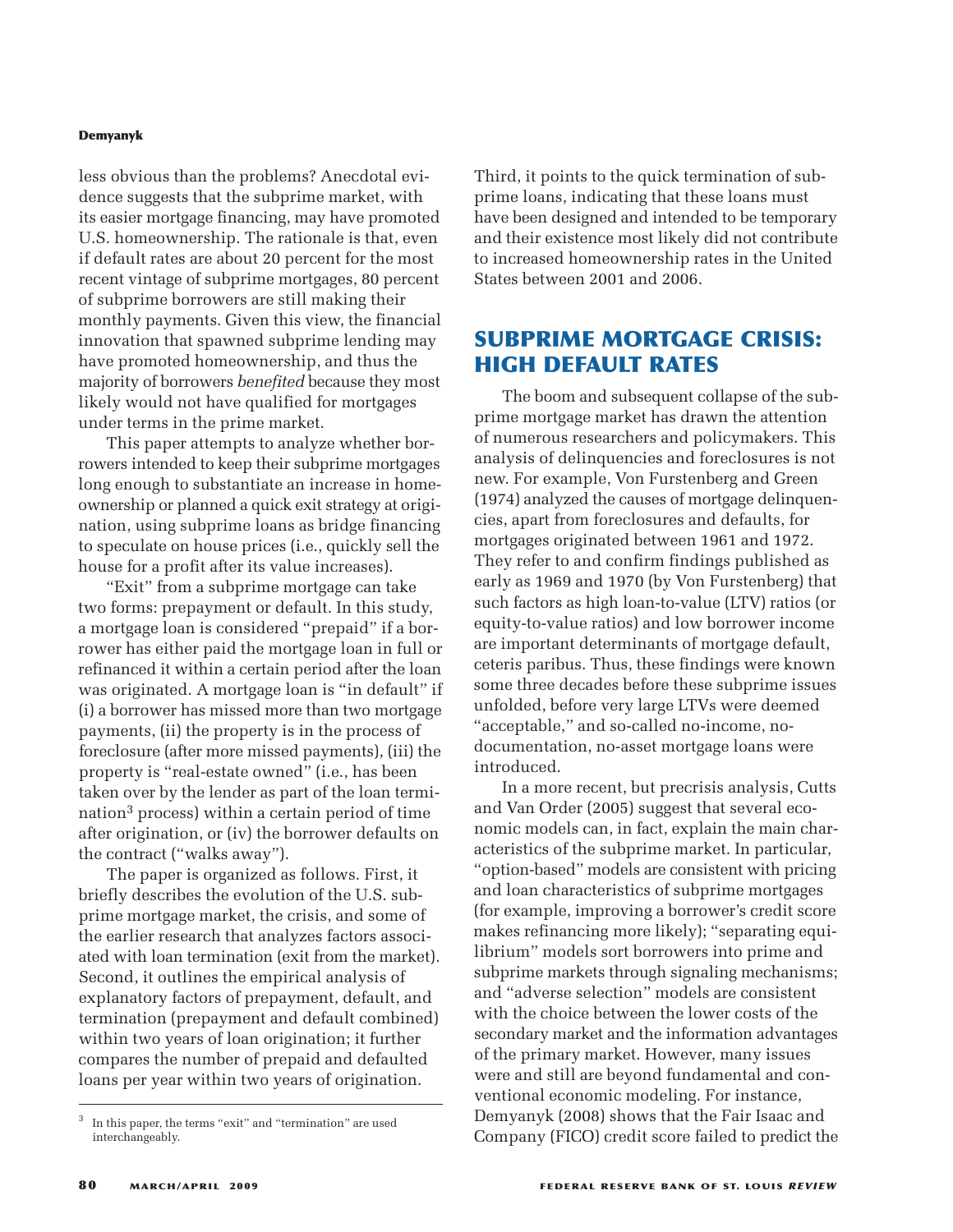subprime mortgage crisis, even though it is one of the most important determinants of serious delinquency and foreclosure in mortgage lending.4

Pennington-Cross and Chomsisengphet (2007) studied a sample of subprime securitized loans first-lien, fixed-rate, homeowner-occupied—that originated between 1996 and 2003. The authors note that borrowers with subprime mortgages are more likely to cash-out refinance compared with those with prime mortgages.5 Moreover, subprime borrowers seem to substitute mortgage debt for credit card debt and auto loans: They tend to refinance their mortgages when interest rates on credit cards and auto financing rise. Analyzing the performance of subprime loans, the authors observed that cash-out refinances tend to default and prepay less frequently than non-cash-out refinances. Demyanyk and Van Hemert (2008) observed that cash-out refinances between 2001 and 2007 tended to default less frequently than even purchase-money mortgages.

Demyanyk and Van Hemert (2008) were among the first to analyze the subprime mortgage crisis in detail. Using loan-level data, they first showed that—contrary to popular belief—the subprime crisis of 2007 was not confined to a particular market segment, such as loans with mortgage rates scheduled to increase or nodocumentation loans. Instead, it was a (subprime) marketwide phenomenon. Second, they identified factors most likely to be associated with a larger probability that a subprime mortgage loan would become seriously delinquent: FICO credit score, combined LTV (CLTV) ratio, mortgage interest rate, and house price appreciation between the period of loan origination and the loan-performance evaluation. These factors were not sufficiently different in the crisis years (2006 and 2007) than in the earlier years and thus do not entirely explain the crisis, its magnitude, or its timing. Even house price appreciation does not explain—by itself or in a combination with other factors (a phenomenon called risk layering)—why the subprime crisis was so rapid and large.

Demyanyk and Van Hemert (2008) also showed the presence of nonmeasurable risk in these mortgage contracts and the increased risk over time. More specifically, they first adjusted mortgage performance for values of observable borrowers' characteristics at origination (e.g., credit scores, LTV ratios, debt-to-income ratios), loan characteristics (e.g., fixed-rate mortgage [FRM] or hybrid mortgage, if homeowner-occupied, presence of prepayment penalty clause), and macroeconomic conditions (e.g., change in unemployment, household income, house price appreciation since origination). Second, they calculated the adjusted performance of the loans for all vintage/loan age combinations in their sample; this exercise revealed that the market has worsened each year, monotonically and dramatically, since 2001. In other words, the crisis did not emerge suddenly in 2007 or 2008. It had been brewing for at least six years prior.

Even though this scenario and time frame are not readily observable by looking at the data—a statistical exercise is needed to see the deterioration of the subprime market—Demyanyk and Van Hemert (2008) show that securitizers, those who mostly dictated mortgage rates in the market, were to some extent aware of this gradual deterioration. The decline in loan quality was monotonic but not equally spread among different types of borrowers. Over time, loans with high LTV ratios had higher adjusted delinquency, foreclosure, and defaults rates. Securitizers started to link mortgage interest rates to LTV ratios; obviously, they did not do so enough. Loan quality deteriorated while loan riskiness increased every year from 2001 to 2007; however, the price of risk the subprime-prime markup—in fact, declined. The combination of increasing loan riskiness and decreasing prices was not sustainable. In 2008, the market collapsed and massive foreclosures, bank failures, and a credit crunch followed.

Haughwout, Peach, and Tracy (2008) took the analysis by Demyanyk and Van Hemert (2008) a step further and analyzed early defaults of subprime mortgages. "Early default" is defined as either delinquency (missed payments) for more

<sup>4</sup> For a more detailed discussion of delinquency and foreclosure determinants, see Demyanyk and Van Hemert (2008).

<sup>5</sup> A term "cash-out" refinance refers to a situation when a borrower refinances an existing mortgage loan into a larger one, taking cash out. This, by definition, means that a borrower is extracting the equity from the house.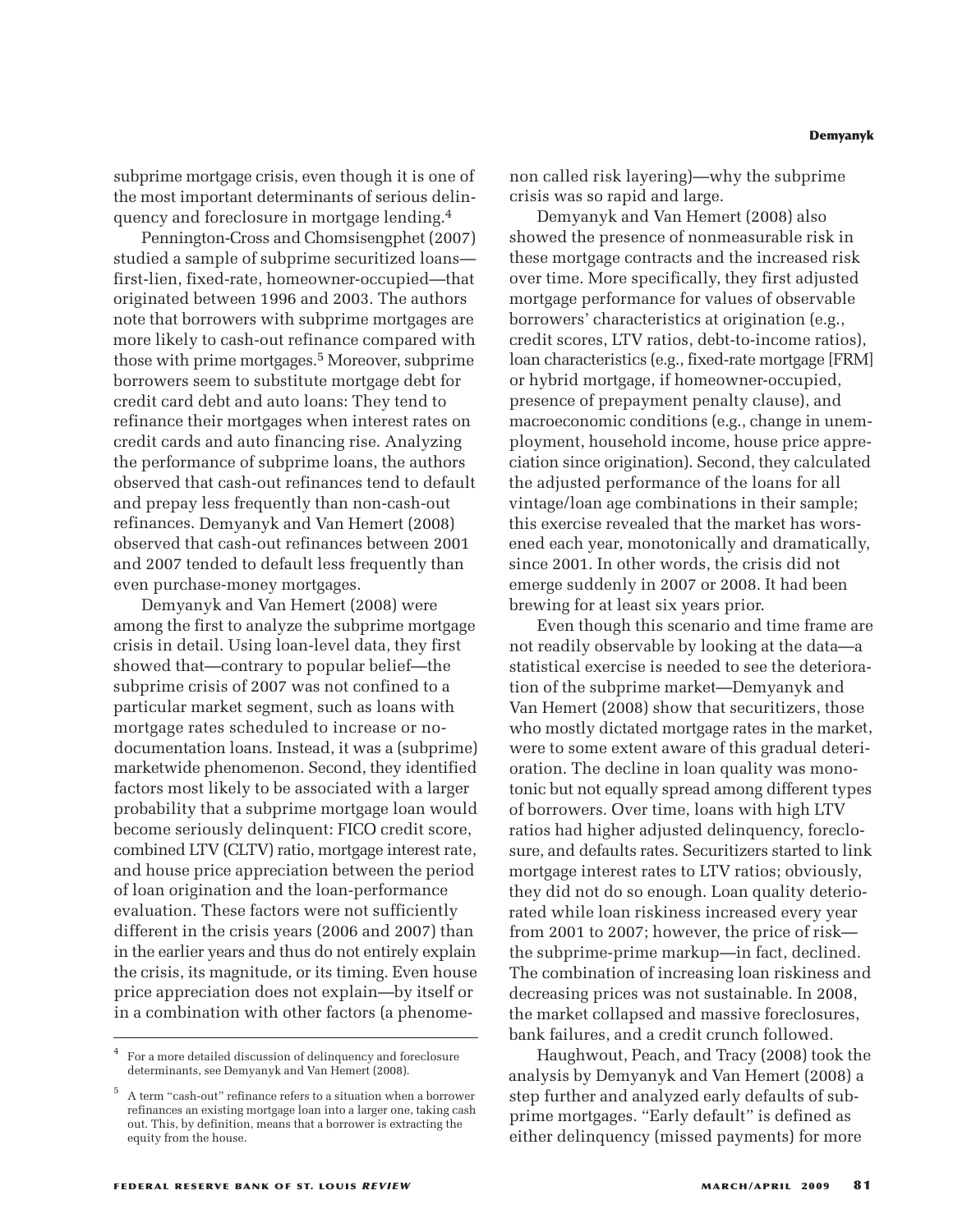than 60 days or foreclosure within the first year after origination. Haughwout, Peace, and Tracy (2008) confirm the finding of Demyanyk and Van Hemert (2008) that, although credit/lending standards are important determinants of early default, they alone cannot explain the timing and the magnitude of the crisis in 2007 and 2008. They also confirm that, even if depreciation in house prices is an important determinant of increased delinquencies and foreclosures in the immediate precrisis years, a large portion of the increase in serious delinquencies remains unexplained. On the other hand, Keys et al. (2008) found that (observed) lending standards in the subprime mortgage market did deteriorate; and the main driving force of the deterioration was the securitization of those loans.

In their analysis of the subprime crisis, Mian and Sufi (2008) suggest that securitization of mortgage assets may have increased the supply of credit in geographic areas that had relatively more mortgage application rejections a decade before the crisis (in 1996); such credit allowed more home purchases and thereby could have led to the rapid increases in house prices between 2001 and 2005. When housing values started declining, between 2005 and 2007, defaults followed.

Gerardi, Shapiro, and Willen (2007), using a unique dataset covering the homeownership experience in Massachusetts between 1989 and 2007, found that homeownership that began with a subprime mortgage ended in foreclosure 20 percent of the time; importantly, this number is about six times larger than a corresponding share of homeowners who started with prime mortgages. Foote et al. (2008) find that, based on the same dataset, almost half of residential foreclosures are concentrated in subprime mortgages, even if the subprime mortgage was a refinance of a prime loan.

Foote, Gerardi, and Willen (2008) argue that even though borrowers facing negative equity in their houses are more likely to default, they may not default in the absence of an idiosyncratic shock, such as illness, divorce, or the loss of a job. Also, borrowers need to consider if the cost of default—which includes the cost of renting after the default—outweighs a potential (future)

benefit from home equity, should the home price increase in the future. In other words, negative equity is a necessary but not a sufficient condition for default.

# **EMPIRICAL ANALYSIS OF LOAN TERMINATIONS**

A simple logit model was used to calculate the impact of a set of explanatory factors—such as borrower and loan characteristics and house price appreciation in the area surrounding the property—on the probability of either prepayment or default. According to the estimated results, the main factors affecting the probability of prepayment within two years of origination are (i) house price appreciation (pre-origination and postorigination), (ii) the presence of prepayment penalties, (iii) the resetting structure of mortgage rates (as with hybrid mortgages), and (iv) the CLTV ratio, which measures the amount of equity in the house. The main factors affecting the probability of default within two years of origination are (i) the FICO credit score, (ii) the CLTV ratio, (iii) the mortgage rate, and (iv) post-origination house price appreciation. Notably, the credit score affects only the likelihood of default, not prepayment; and pre-origination house price appreciation affects only prepayment, not default. Borrowers with hybrid mortgages do tend to prepay and default more often than those with FRMs (see Demyanyk and Van Hemert, 2008, for supporting evidence); however, ceteris paribus, the sole fact that a mortgage loan is a hybrid is not a strong predictor of default.

The factors that most affect prepayments and defaults were not substantially different in the precrisis years, with the exception of house price appreciation. For loans originated in 2003 and 2004, high house price appreciation is the main contributing factor for high prepayment rates. For loans originated in 2005 and 2006, low house price appreciation is the main contributor for the high default rates. Although house price depreciation is the main contributing factor, it is not the sole explanation for the magnitude of the crisis: The default rates are higher than what can be explained by housing market factors alone.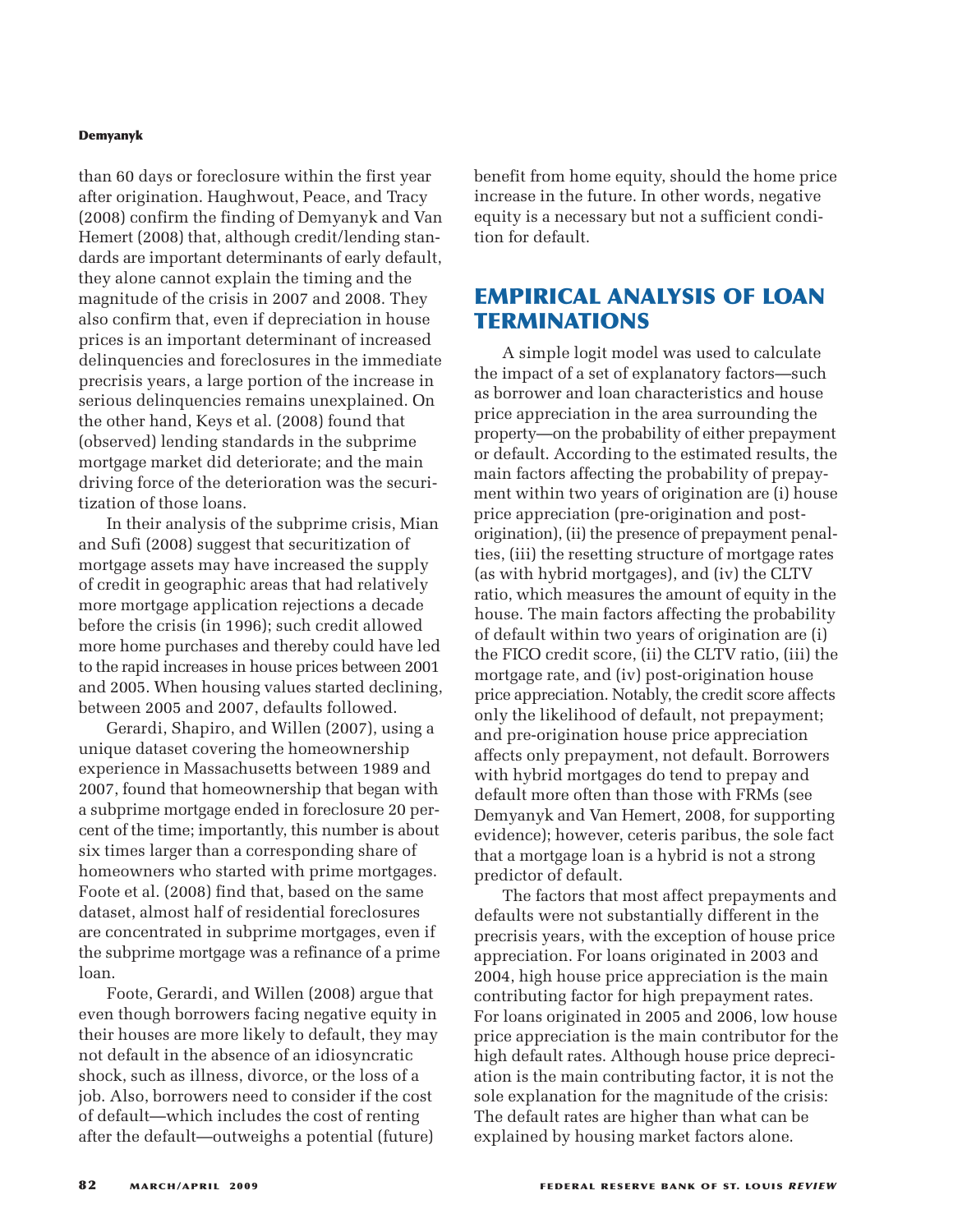Borrowers' options to prepay or default on their mortgages have been analyzed in the context of the pricing of mortgage contracts for decades. Deng, Quigley, and Van Order (2000) provide an extensive literature review describing earlier analysis of prepayment only, default only, and default and prepayment as joint options. The authors theoretically unify several economic models to analyze prepayment and default options considered by borrowers simultaneously and empirically test this model on a sample of fixedrate, fully amortized loans that originated between 1976 and 1983 and observed until the first quarter of 1992. All these loans were purchased by Freddie Mac. Even though the loans were made and their performance evaluated long before subprime issues emerged, the implications of this research are important: The authors found evidence of the interdependence of the decisions to prepay (akin to exercising a call option) or default (akin to exercising a put option). Forecasts that ignore this interdependence can lead to serious errors in estimating the default risk. For a related analysis, see Pennington-Cross and Chomsisengphet (2007).

The following logit regression model is estimated to analyze a random sample of subprime securitized loans (between 2001 and 2006) as a cross section:

## Probability  $(Z) = \Phi(\beta'X)$ ,

where *Z* is either prepayment or default on (and thus exit from) a subprime mortgage loan within 24 months of origination;  $\Phi(x) = 1/(1 + \exp(-x))$ is the logit function;  $x = \beta' X$ ; X is the vector of explanatory variables; and  $\beta$  is the vector of regression coefficients.

The explanatory factors used in the analysis are the FICO credit score, a dummy variable indicating whether full documentation was provided at origination, a dummy variable indicating whether a prepayment penalty is present, the debt-to-income ratio (back-end), a dummy variable indicating whether a debt-to-income ratio is not provided, the mortgage interest rate, a dummy variable indicating whether a borrower is an investor, a dummy variable indicating whether a mortgage was a refinance at origination, the origi**Demyanyk**

nation amount, the CLTV ratio, a margin for hybrid loans, a dummy variable indicating whether a mortgage is a hybrid, a dummy variable indicating whether a mortgage is an adjustable rate-mortgage (ARM, nonhybrid), a dummy variable indicating whether a mortgage is a balloon, post-origination house price appreciation (from loan origination up to the point of loan performance evaluation, up to three years later), and pre-origination house price appreciation (from two years before origination up to origination).

When to evaluate loan performance (within two years of origination) was a choice driven mainly by two factors: the FICO credit score and the popularity of hybrid mortgages in the sample. The FICO credit score, as with any credit score, measures the creditworthiness of individuals or businesses. Lenders/securitizers use these scores to estimate the likelihood of eventual delinquency or default. By design, the higher the credit score, the less likely it is that a borrower will miss payments or go into default on a loan within one or two years after the score has been calculated (Demyanyk, 2008). The prevalence of hybrid mortgages is also important. More than half of subprime securitized mortgage loans are ARMs, and almost all are so-called hybrid contract types, which means they carry a fixed interest rate for an initial period (usually two or three years) after which the rate resets. Starting the analysis at two (or three) years after origination eliminates the effect on these loans of mortgage rates resetting into a mostly larger market-driven rate plus a margin. (See Demyanyk and Gopalan, 2007, for a more detailed description and definitions.)

# **DATA AND VARIABLE DEFINITIONS**

Loan-level data used for the analysis are provided by the First American CoreLogic LoanPerformance database, as of July 2008. In the dataset, loan, borrower, and property characteristics are provided for about half of all U.S. subprime mortgages. All loans in this dataset have been securitized. According to the *Mortgage Market Statistical Annual* (2008), securitization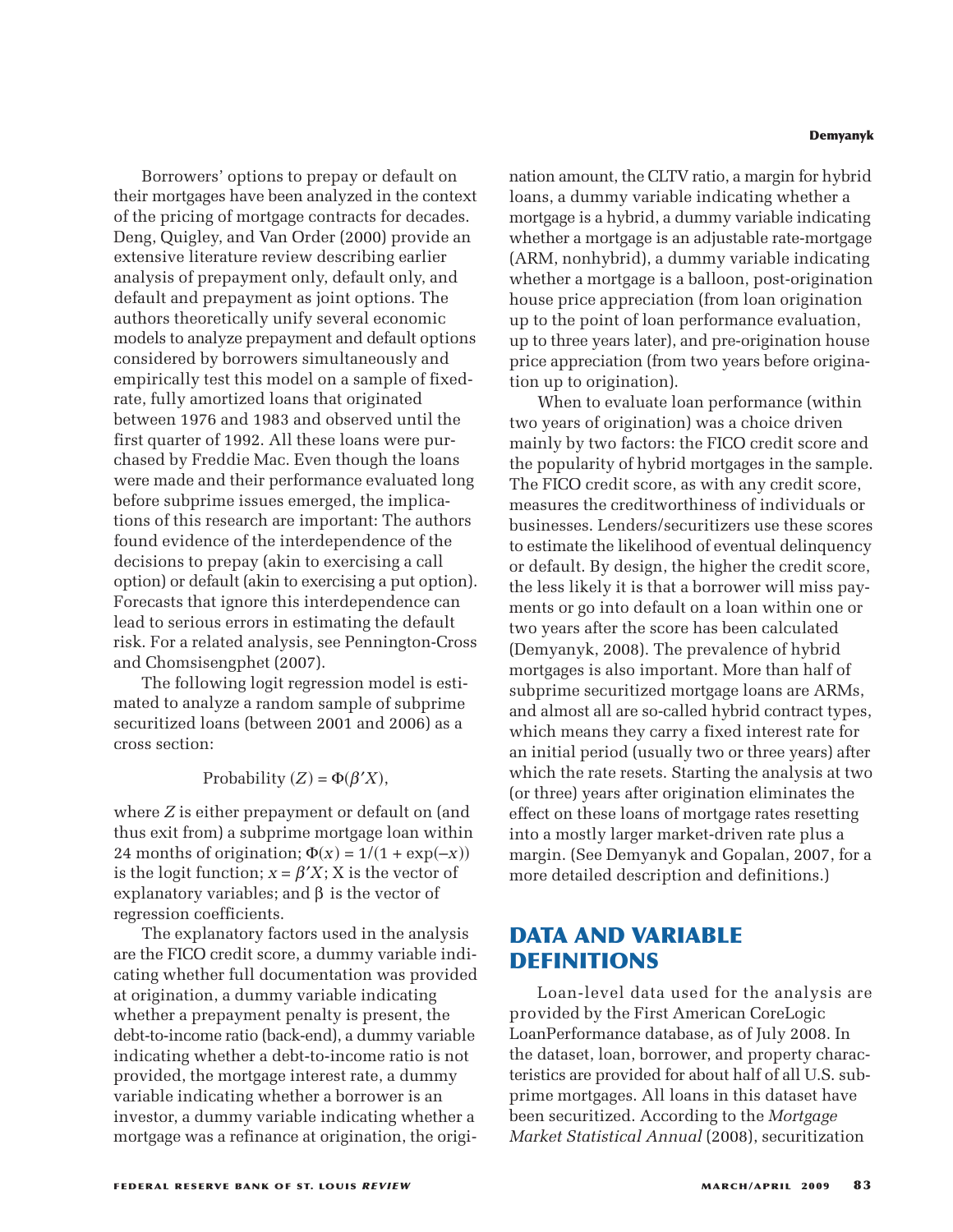rates are as follows: 60.7 percent (2001), 63.0 percent (2002), 67.5 percent (2003), 62.6 percent (2004), 67.7 percent (2005), 67.6 percent (2006), 74.2 percent (2007), and 77.3 percent (first six months of 2008). Among all subprime mortgages, the portion securitized ranged from 54 percent in 2001 to 75 percent in 2006. For the empirical analysis of this study, only first-lien subprime mortgages are used. The variables used in the analysis are defined as follows:

> *Cash-out*: A dummy variable that equals 1 if the mortgage loan is a cash-out refinancing loan at origination and 0 otherwise.

> *CLTV ratio*: The combined mortgage values of all liens divided by the value of the house at loan origination.

*Debt-to-income ratio*: The back-end debtto-income ratio; it is defined as total monthly debt payments divided by gross monthly income at origination. A higher debt-to-income ratio (i.e., a higher degree of indebtedness) makes it harder for a borrower to make the monthly mortgage payment.

*Default*: A dummy variable that equals 1 if (i) the borrower has missed more than two monthly mortgage payments, (ii) the borrower has defaulted on the loan (with the foreclosure procedure finalized), or (iii) the property is in foreclosure or is real-estate owned (taken over by the lender) within the first two years of origination; the variable takes a value of 0 otherwise.

*Documentation*: A dummy variable that equals 1 if full documentation on the loan is provided and 0 otherwise.

*FICO score*: The FICO credit score at origination. The FICO score was recommended for use in mortgage lending by Fannie Mae and Freddie Mac in 1995 as a measure of borrowers' creditworthiness. The higher the FICO score, the less likely a borrower will default on a loan within about two years of loan origination. Given the nature of FICO scores, it is expected that a relationship will be found between borrowers' scores and the incidence of default and foreclosure during the subprime mortgage crisis. *Investor*: A dummy variable that equals 1 if the borrower is an investor and does not owner-occupy the property and 0 otherwise.

*Margin*: The additional percentage points for an ARM or hybrid mortgage over an index interest rate, usually the six-month LIBOR rate, applicable after the first interest rate reset. The higher the margin, the higher the interest rate after the reset, which increases the monthly mortgage payments.

*Missing debt-to-income*: A dummy variable that equals 1 if the back-end debt-to-income ratio was not provided in the data (reported as 0); the variable takes a value of 0 otherwise. In the data, the debt-to-income value was not reported for approximately 30 percent of loans.

*Mortgage rate*: The initial interest rate as of the first payment date. A higher interest rate makes monthly mortgage payments larger and, therefore, can make it more difficult for a borrower to make timely monthly mortgage payments.

*Origination amount*: The size of the mortgage loan. Loan size can affect the size of a monthly mortgage payment: The larger the loan, the larger the monthly payment, and the harder it can be for a borrower to make those payments in a timely manner. Also, a borrower's creditworthiness can affect the size of the loan: Less-risky borrowers may be expected to get larger loans. Which of the two effects is dominant is an empirical question addressed later in this study.

*Post-origination house price appreciation*: The metropolitan statistical area (MSA)– level house price appreciation from the time of loan origination to the time the perfor mance of the loan is evaluated. Appreciation is measured as a ratio of the house price indexes reported by the Office of Federal Housing Enterprise Oversight (now the Federal Housing Finance Agency) for the two corresponding periods.

*Pre-origination house price appreciation*: The MSA-level house price appreciation two years before mortgage origination and origination period.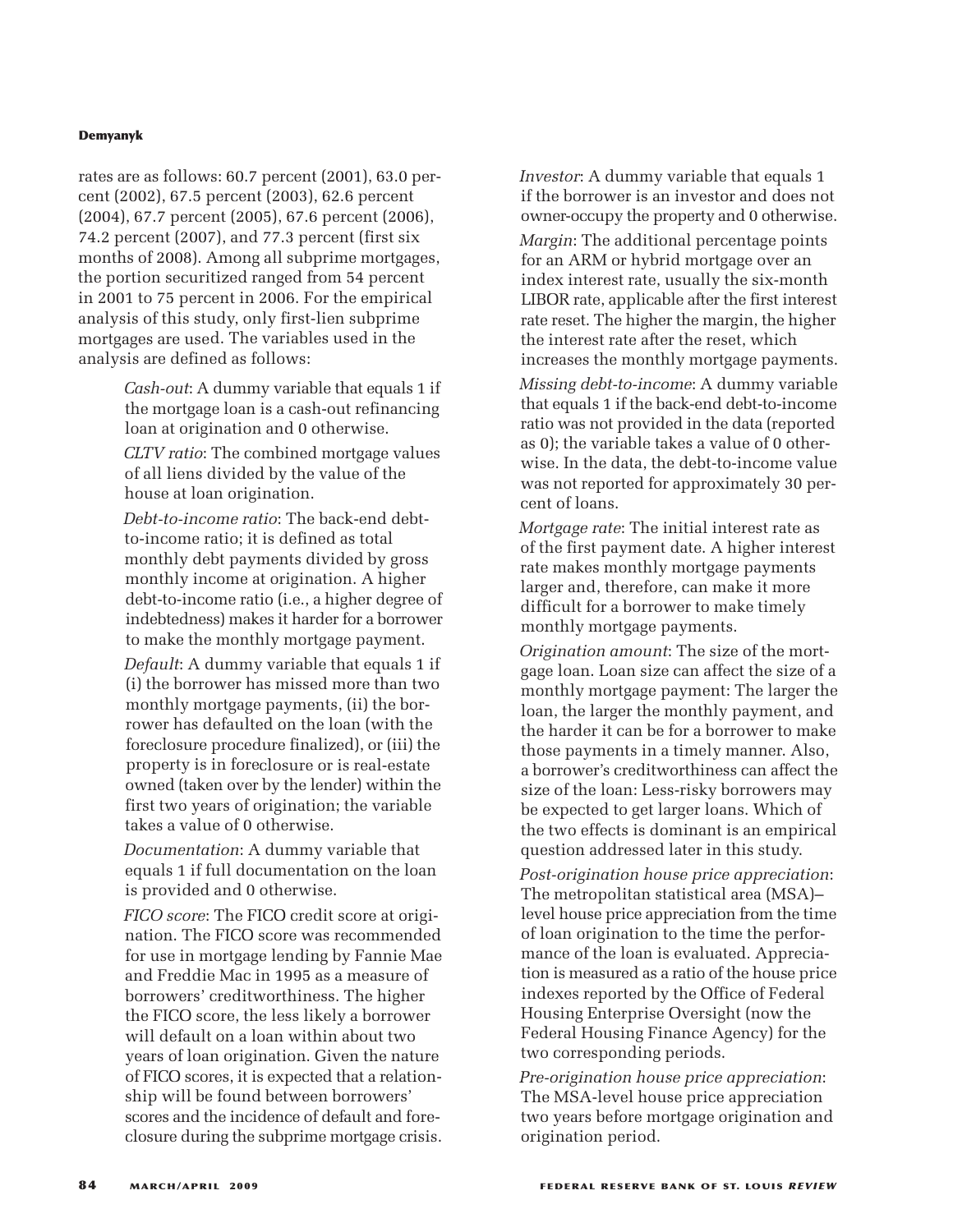*Prepayment*: A dummy variable that equals 1 if a borrower has either paid off or refinanced a mortgage loan within two years of origination; the variable takes a value of 0 otherwise.

*Prepayment penalty*: A dummy variable that equals 1 if a prepayment penalty is associated with a loan and 0 otherwise.

*Product type*: Major types in the subprime mortgage market include FRMs, hybrid mortgages, ARMs, and balloons. Three dummy variables for the latter three are included in the regression analysis; the magnitude of their impact therefore should be interpreted as the effect on the probability of prepayment, default, or exit relative to an FRM. The FRM is chosen as a benchmark because FRMs show the smallest expected and realized probability of default.

*Termination*: A dummy variable that equals 1 if a borrower has either defaulted or prepaid the mortgage loan within two years of origination; the variable takes a value of 0 otherwise.

# **EXPLANATORY FACTORS OF PREPAYMENT, DEFAULT, AND EXIT**

## *Prepayment*

House price appreciation occurring within two years of origination has the largest impact on the probability of a borrower to prepay or refinance a loan (see Table 1, column 1). An increase in house price appreciation of 1 standard deviation (SD) above its mean is associated with a 13-percentage-point increase in the likelihood that a loan will be prepaid, ceteris paribus. If house prices in the area appreciated 1 SD above the mean two years before origination, there is a 7-percentage-point increase in the likelihood a loan will be prepaid. This perhaps indicates that individuals build their expectations about future home values based on immediate past values (or the past trends).

Borrowers with hybrid mortgages tend to prepay more often; all other factors being the same,

if a loan is a hybrid and has a mortgage rate scheduled to reset in two or three years, the probability of prepayment increases by about 5.5 percentage points. Loan originators and securitizers must have been aware of this pattern; and so, to compensate for the expected losses of interest payments (payments borrowers never make if they prepay the loan before the end of the term), they imposed prepayment penalties on about 70 percent of subprime securitized mortgages. The prepayment penalty factor has its expected effect on the probability of prepayment: It decreases it—specifically, by about 6 percent within two years of origination.

The mortgage rate at origination plays an important role as well: The higher the rate, the higher the chance a loan will be prepaid within its first two years. The marginal effect of the mortgage rate is approximately 5 percentage points.

A loan's purpose at origination also affects prepayment. If a mortgage is originated to refinance an existing mortgage, it is more likely to be refinanced again after two years or less, compared with home purchase (purchase-money) loans.

Also, the smaller the down payment at origination, the less likely a borrower is to prepay or refinance a loan within two years of origination. In unfavorable economic circumstances, such as a housing market slowdown or job loss, ceteris paribus, a borrower would be expected to default rather than refinance a mortgage that had little equity.

The more expensive a property was at origination, the more likely its mortgage will be refinanced or prepaid. A larger origination amount is associated with larger monthly mortgage payment. The greater incentive to refinance more expensive properties may be a desire to lower monthly payments or a need to extract cash to cope with those (larger) monthly payments.

## *Default*

The marginal effects of individual factors on the probability of default are listed in column 2 of Table 1. Four major factors seem to most affect the probability of default two years after origination: post-origination house price appreciation, FICO credit score, CLTV ratio, and the mortgage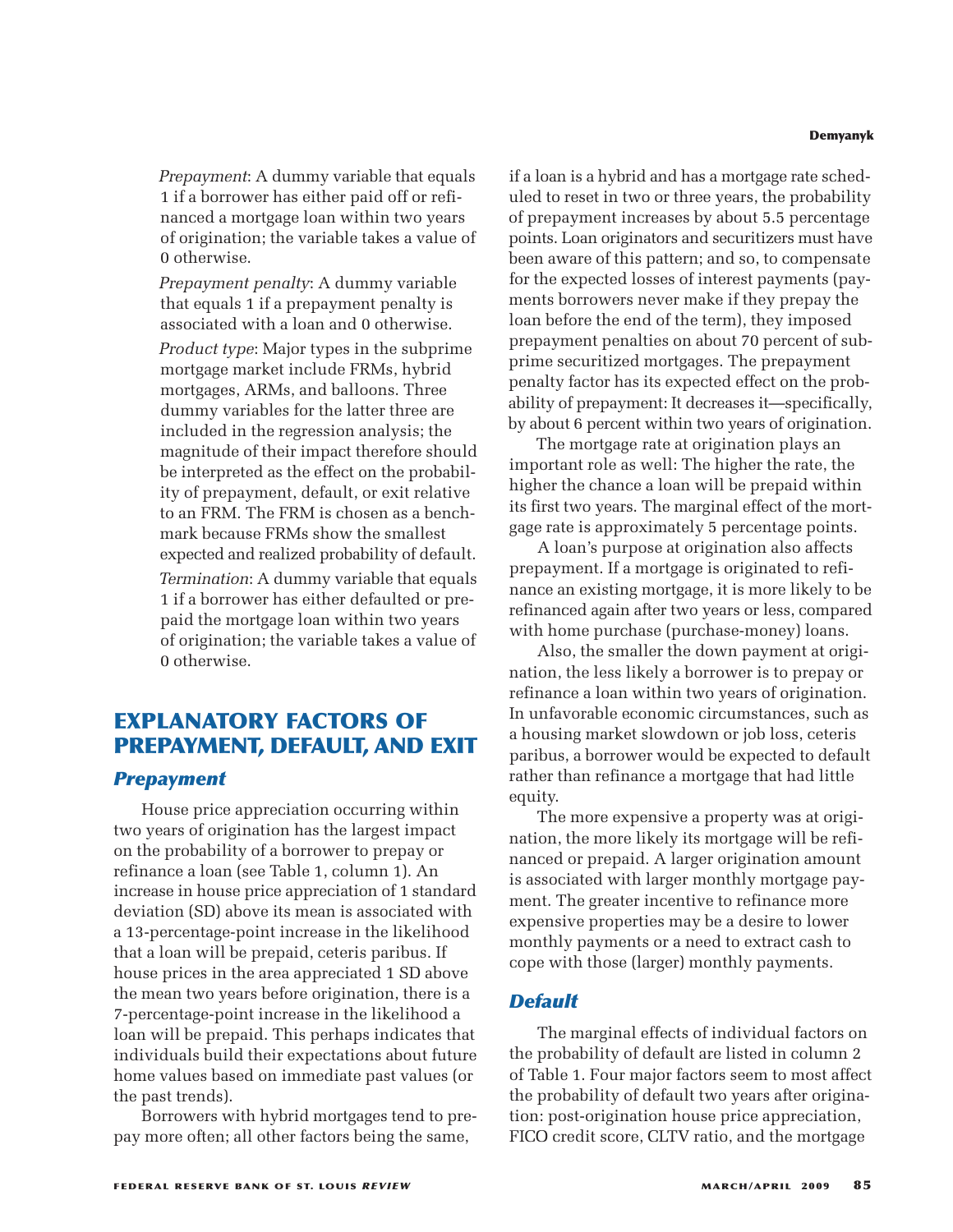## **Table 1**

#### **Impact of Individual Factors on the Probability of Prepayment, Default, or Exit within Two Years of Mortgage Loan Origination (2001-06)**

| <b>Explanatory factor</b>                               | <b>Prepayment</b> | <b>Default</b> | Exit       |
|---------------------------------------------------------|-------------------|----------------|------------|
| FICO credit score                                       | $0.19*$           | $-3.28***$     | $-4.11***$ |
| If full documentation is provided (dummy)               | $0.38***$         | $-1.31***$     | $-1.21***$ |
| If prepayment penalty is present (dummy)                | $-6.27***$        | $0.65***$      | $-5.29***$ |
| Debt-to-income ratio (back end)                         | $1.58***$         | $1.28***$      | $3.12***$  |
| If debt-to-income ratio is not provided (dummy)         | $1.17***$         | $1.01***$      | $2.28***$  |
| Mortgage interest rate                                  | $5.23**$          | $2.27***$      | $7.76***$  |
| If an investor (dummy)                                  | $-1.05***$        | $0.93***$      | 0.00       |
| If a mortgage is for refinancing at origination (dummy) | $2.68***$         | $-1.08***$     | $0.73***$  |
| Origination amount                                      | $3.03***$         | $0.75***$      | $4.16***$  |
| Combined loan-to-value ratio                            | $-4.24***$        | $4.34***$      | $-0.89***$ |
| Margin for hybrid loans                                 | $0.46***$         | $0.85***$      | $2.26***$  |
| If a hybrid (dummy)                                     | $5.53***$         | $0.36***$      | $4.30***$  |
| If an ARM (dummy)                                       | $1.60***$         | 0.05           | $1.64***$  |
| If a balloon (dummy                                     | $0.72***$         | $0.51***$      | $1.48***$  |
| Post-origination house price appreciation               | 13.28***          | $-4.29***$     | $7.31***$  |
| Pre-origination house price appreciation                | $7.31***$         | $-0.46***$     | $6.39***$  |

**NOTE: A mortgage loan is considered "prepaid" if a borrower has either prepaid or refinanced a mortgage loan within a certain period after loan origination. A mortgage loan is considered in "default" if a borrower has defaulted on a loan or has missed more than two mortgage payments or the property is in the process of foreclosure or is real-estate owned (i.e., is likely to default) within 2 years of origination. "Exit" from a subprime mortgage is either prepayment or default. The reported results are the marginal effects of each variable** *i* **calculated as follows:**

$$
MEFF_i = \Phi(\beta'\overline{X} + \beta_i\sigma_i) - \Phi(\beta'\overline{X}),
$$

**where** Φ**(**β ′*X* **–) is the likelihood that event** *<sup>Z</sup>* **will occur;** *<sup>Z</sup>* **is either prepayment (column 1), default (column 2), or exit (column 3) from a subprime mortgage loan within two years of origination;** <sup>Φ</sup>**(.) is the logistic function; X is the vector of explanatory variables,** <sup>σ</sup>*<sup>i</sup>* **is the standard deviation of variable** *i***, and** β **is the vector of regression coefficients.**

**\*, \*\*, and \*\*\* indicate statistical significance at the 10 percent, 5 percent, and 1 percent levels, respectively.**

interest rate. This finding is consistent with the results obtained by Demyanyk and Van Hemert (2008), who estimated the effects of those factors on the probability of serious delinquency one year after origination. According to the estimates, a 1 SD increase in the FICO credit score, ceteris paribus, is associated with a decrease in a probability of default by 3.3 percentage points. Note that the credit score has almost no explanatory power for prepayment but is a critical factor in explaining defaults.

According to the estimates, a 1 SD increase in house value appreciation measured at the MSA-

level is associated with a 4.3-percentage-point decrease in the likelihood of default; the effect on prepayments and refinancing is about three times larger and has the opposite sign as expected. The difference in the absolute values of the marginal effects reflects an asymmetry in how equity affects different actions taken by the borrower. An increase in appreciation increases the probability of prepayment much more than it decreases the probability of default. Pre-origination house price appreciation, even though it has an economically significant impact on prepayments, has almost no effect on defaults.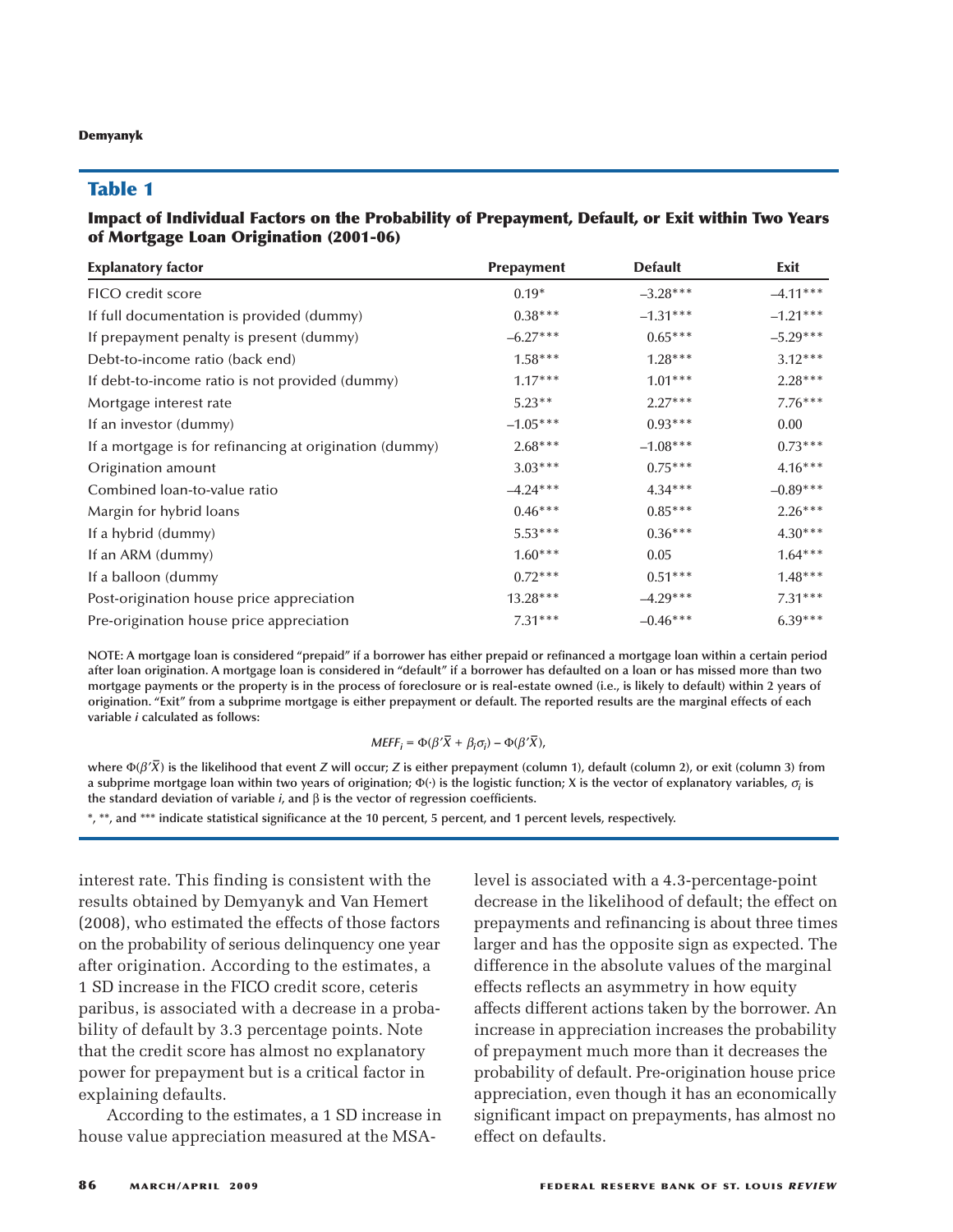The CLTV ratio's effect on default is comparable in magnitude (but opposite in sign) to its effect on prepayment. Less equity in the house, or a larger LTV ratio, is associated with an increased probability of default but decreased probability of prepayment. In both cases, the marginal effect is about 4.3 percentage points.

The mortgage interest rate has a marginal effect on the probability of default of 2.3 percentage points; recall that in the case of refinancing it is about double that number. This evidence seems to indicate that a high mortgage rate gives borrowers incentives to exit the mortgage through either prepayment or default.

## *Exit*

Column 3 of Table 1 reports the estimates of the logit regression with the "exit" being a depen dent variable; that is, each factor is being analyzed for its impact on prepayment and default combined. According to the estimates, the factors that have a significant effect on either prepayment or default have a significant impact on both of these options combined.6 The only exception is the CLTV ratio, where the effects on prepayment and default cancel each other in a joint regression.

# **ANNUAL FACTOR CONTRIBUTION TO PREPAYMENT AND DEFAULT**

Through the boom and the subsequent bust of the subprime mortgage market, almost half of the subprime loan borrowers in the sample terminated their original mortgages through prepayment or default. The shares of prepayment and default among the terminated loans, however, varied by the vintage of those loans. For example, Figure 1 shows that the largest rates of prepayment within two years of origination were observed for loans

originated in 2002-04.7 This section attempts to empirically answer the following question: What observable factors, individually or in combination, can explain changes in prepayment and default ratios?

This study uses a method similar to the one developed by Demyanyk and Van Hemert (2008) to measure the extent each factor explains the likelihood of prepayment or default for different mortgage vintages. Specifically, for each year *Y* in the sample, the impact of each explanatory variable *i* is calculated as the difference between the logit function Φ where, for one variable *i*, the overall mean is substituted by its mean value in year *Y* (the values of all other variables remain at their overall mean values) and the logit function where all variables are at their overall mean values. More formally, the annual factor contribution (*AFCi <sup>Y</sup>*) for prepayment or default of each variable *i* and year *Y* is calculated by

$$
AFC_i^Y = \Phi\Big(\beta'\bar{X} + \beta_i\Big(\bar{X}_i^{year\ Y} - \bar{X}_i\Big)\Big) - \Phi\Big(\beta'\bar{X}\Big),\,
$$

where  $\Phi(\beta'\bar X)$  is the likelihood that prepayment or default will occur within 24 months of mortgage loan origination,  $\Phi(\cdot)$  is the logistic function, X is the vector of explanatory variables, and  $β$  is the vector of regression coefficients.

As shown in Figure 1, within two years of origination, loans originated in 2001 had delinquency and default rates almost as high as loans originated in 2005. Column 1 of Table 2 shows the contribution of each factor for this origination year plus prior and subsequent house price appreciation.

Table 2 also shows how low FICO credit scores, high mortgage interest rates, and relatively low house price appreciation within two years of origination contributed to high default rates for the 2001 vintage loans. The mortgage interest rate continued to be a factor in defaults for vintage 2002 loans but was of a much smaller magnitude.

For 2003 and 2004 vintage loans, only postorigination house price appreciation (fast and

<sup>6</sup> Deng, Quigley, and Van Order (2000) and Pennington-Cross and Chomsisengphet (2007) analyze the determinants of mortgage termination empirically, using a maximum likelihood framework analogous to the one used in the current study. However, a simpler approach has been undertaken here. Instead of a multinomial logit model (as in the study by Pennington-Cross and Chomsisengphet, 2007) or hazard functions (as in Deng, Quigley, and Van Order, 2000, or Demyanyk and Van Hemert, 2008), a simple logit function is estimated in this study for each of the outcomes of a loan termination.

<sup>7</sup> The rates for all subprime loans in the sample (originated as both refinancings and purchase-money) are remarkably similar to those documented in Figure 1.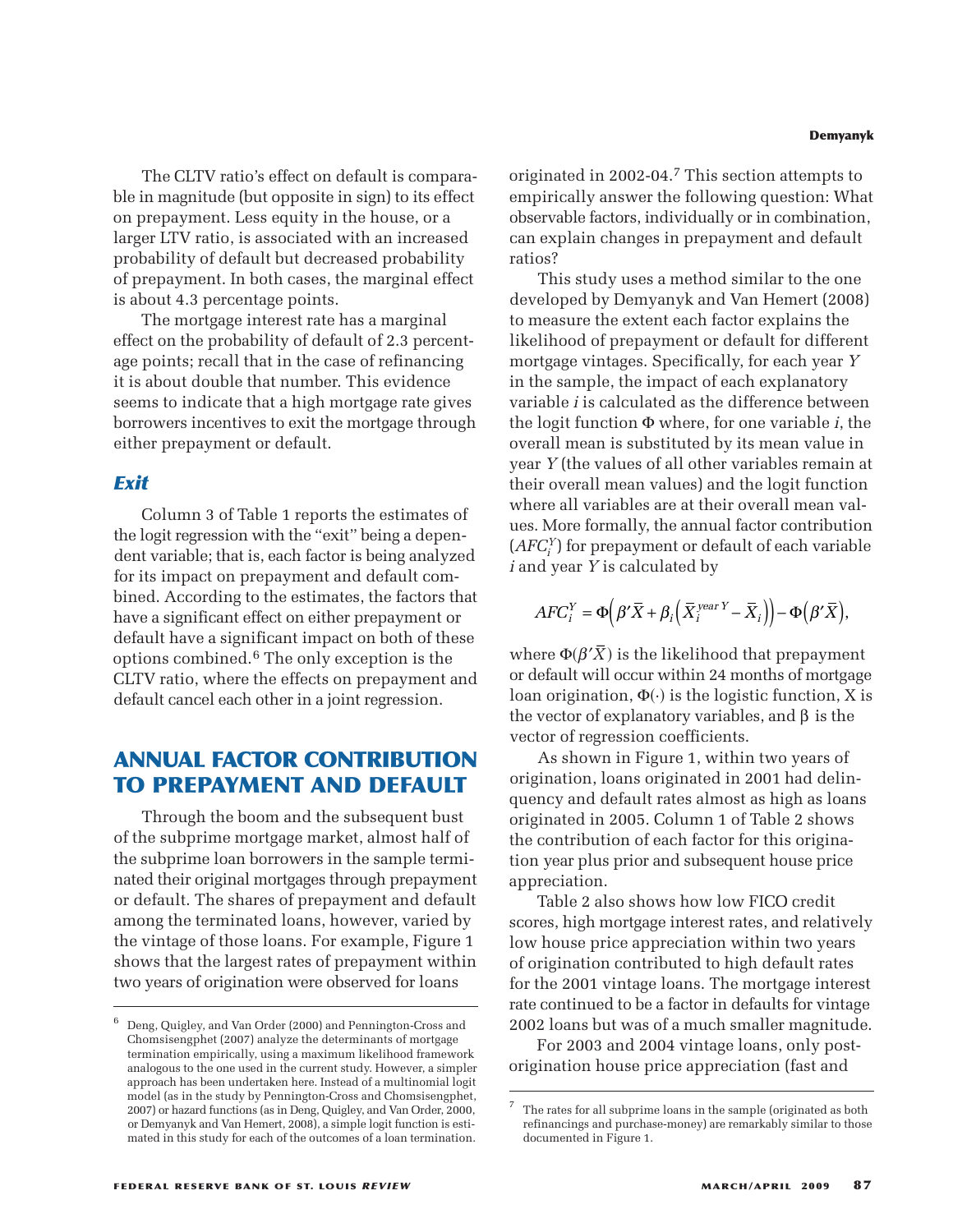#### **Figure 1**

**Termination of Subprime Purchase-Money Loans Within 12, 24, and 36 Months of Origination by Origination Year**



**NOTE: All loans used for this figure were securitized, originated as purchase-money, are first-lien mortgages, and have the borrower and loan characteristics reported in the data.**

**SOURCE: Author's calculations based on FirstAmerican CoreLogic LoanPerformance loan-level dataset, as of July 2008.**

positive) contributed to low default rates; defaults were substituted by prepayment and refinancing options exercised by borrowers, as discussed below in greater detail.

For 2005 and 2006 vintage loans, the only factor that contributed to higher default rates than those in all other years in the sample was postorigination house price depreciation. For these loans, house price appreciation contributed 2.6 and 7.5 percentage points, respectively, in 2005 and 2006 to the increase in the default rates two years after origination. However, the default rates for those loans were in fact about 20 to 30 percent, much higher than the rates explained by house price appreciation alone.

As shown in Table 3, column 1, the main contributing factor for high refinance rates within two years of origination for 2001 vintage loans was a high mortgage interest rate; its value accounted for 6.3 percentage points of the average prepayment rate. Post-origination and pre-origination

house price appreciation contributed negatively to prepayment rates: 4 and 3.4 percentage points, respectively. A somewhat important factor was the CLTV ratio prevailing in the market. In 2001, its value at origination contributed to a 1.2-percentagepoint larger probability of prepayment two years later.

The value of the prevailing mortgage interest rate for loans that originated in 2002 was again the most important contributor to explaining prepayment rates. However, the impact of this factor (see Table 3, column 2) is much smaller compared with its effect on loans that originated in 2001. The important contribution of post-origination house price appreciation is no longer present, as it was with the 2001 vintage loans, and the contribution of the CLTV ratio has decreased.

For 2003 and 2004 vintage loans, the primary contributing factor to high prepayment rates was the house price appreciation that took place between the origination period and the subsequent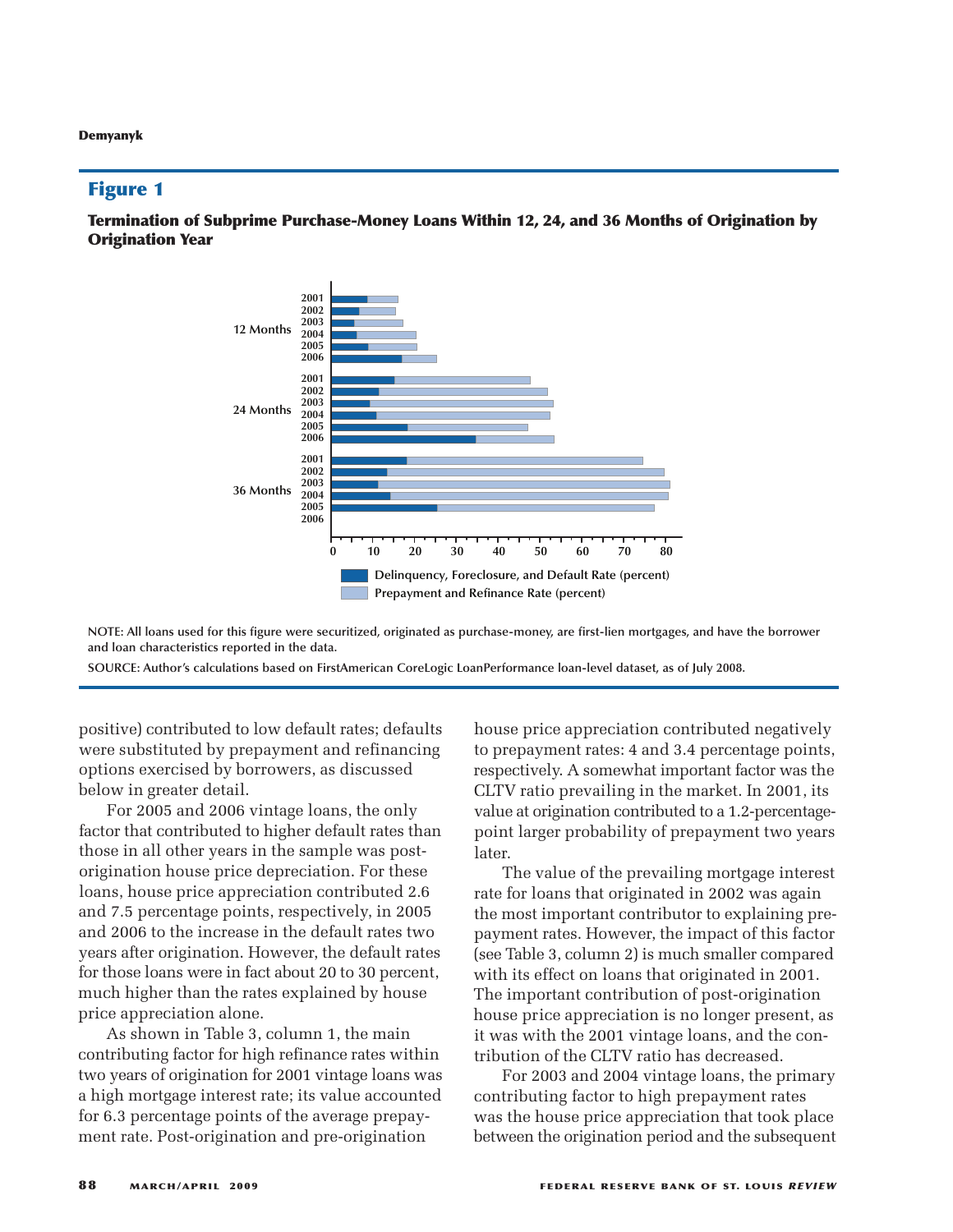## **Table 2**

#### **Annual Factor Contribution to Mortgage Loan Default (2001-06)**

| <b>Explanatory factor</b>                               | 2001    | 2002    | 2003    | 2004    | 2005    | 2006    |
|---------------------------------------------------------|---------|---------|---------|---------|---------|---------|
| FICO credit score                                       | 1.03    | 0.52    | $-0.15$ | $-0.14$ | $-0.32$ | $-0.09$ |
| If full documentation is provided (dummy)               | $-0.31$ | $-0.11$ | $-0.03$ | 0.02    | 0.10    | 0.13    |
| If prepayment penalty is present (dummy)                | 0.05    | 0.04    | 0.01    | 0.00    | $-0.01$ | $-0.03$ |
| Debt-to-income ratio (back end)                         | $-0.18$ | $-0.23$ | $-0.02$ | 0.06    | $-0.01$ | 0.30    |
| If debt-to-income ratio is not provided (dummy)         | 0.10    | 0.17    | $-0.01$ | $-0.06$ | 0.03    | $-0.19$ |
| Mortgage interest rate                                  | 2.77    | 1.07    | $-0.40$ | $-0.87$ | $-0.58$ | 0.66    |
| If an investor (dummy)                                  | 0.00    | 0.00    | 0.00    | 0.00    | 0.00    | 0.00    |
| If a mortgage is for refinancing at origination (dummy) | $-0.09$ | $-0.05$ | $-0.07$ | $-0.03$ | 0.06    | 0.10    |
| Origination amount                                      | $-0.30$ | $-0.20$ | $-0.07$ | 0.01    | 0.14    | 0.19    |
| Combined loan-to-value ratio                            | $-0.96$ | $-0.79$ | $-0.31$ | 0.10    | 0.46    | 0.69    |
| Margin for hybrid loans                                 | $-0.17$ | 0.01    | $-0.12$ | 0.02    | 0.08    | 0.09    |
| If a hybrid (dummy)                                     | $-0.07$ | $-0.01$ | $-0.04$ | 0.04    | 0.05    | $-0.08$ |
| If an ARM (dummy)                                       | 0.00    | 0.00    | 0.00    | 0.00    | 0.00    | 0.00    |
| If a balloon (dummy)                                    | 0.04    | $-0.06$ | $-0.09$ | $-0.11$ | $-0.02$ | 0.40    |
| Post-origination house price appreciation               | 2.07    | $-0.20$ | $-3.00$ | $-2.22$ | 2.63    | 7.51    |
| Pre-origination house price appreciation                | 0.23    | 0.22    | 0.22    | 0.05    | $-0.19$ | $-0.20$ |

**NOTE: The annual factor contribution is**

$$
AFC_i^Y = \Phi(\beta'\overline{X} + \beta_i(\overline{X}_i^{year Y} - \overline{X}_i)) - \Phi(\beta'\overline{X}),
$$

**where for each year** *Y***, the impact of each explanatory variable** *i* **(first column) is calculated as the difference between the logit function** Φ**, where, for one variable** *i***, the overall mean is substituted by its mean value in year** *Y* **(all other variables remain at their overall mean values) and the logit function where all variables are at their overall mean values.**

Φ**(**β ′*X* **–) is the likelihood that default will occur within two years of mortgage loan origination,** <sup>Φ</sup>**(.) is the logistic function, X is the vector of explanatory variables, and** β **is the vector of regression coefficients.**

**A mortgage loan is considered in default if a borrower has defaulted on a loan or has missed more than two mortgage payments, property is in the process of foreclosure, or is real-estate owned (i.e., is likely to default).**

two years. For 2003 vintage loans, a diminishing factor was the pre-origination house price appreciation, which contributed to the decline in the prepayment rates. For the 2004 vintage loans, the mortgage interest rate also diminished prepayment incentives for subprime borrowers.

For 2005 and 2006 vintage loans, the sole contributing factor for the prepayment and refinance rate, again, was house price appreciation. However, because the housing market slowdown reversed the trend and house prices depreciated, the contribution was of the opposite sign compared with earlier years. With all other factors equal, pre-origination house price appreciation contributed positively, tending to increase refinance rates; however, post-origination housing values declined and the lower refinance rates prevailed. In other words, the door to refinancing opportunity was closed by declining housing prices and refinancing was largely overtaken by defaults in the termination rates of subprime mortgages.

## *Quick Exits*

Surprisingly, almost every other loan exited the subprime market (in one way or another) within two years of origination. Moreover, just 30 to 40 percent of all subprime loans in the sample were purchase-money (used to purchase rather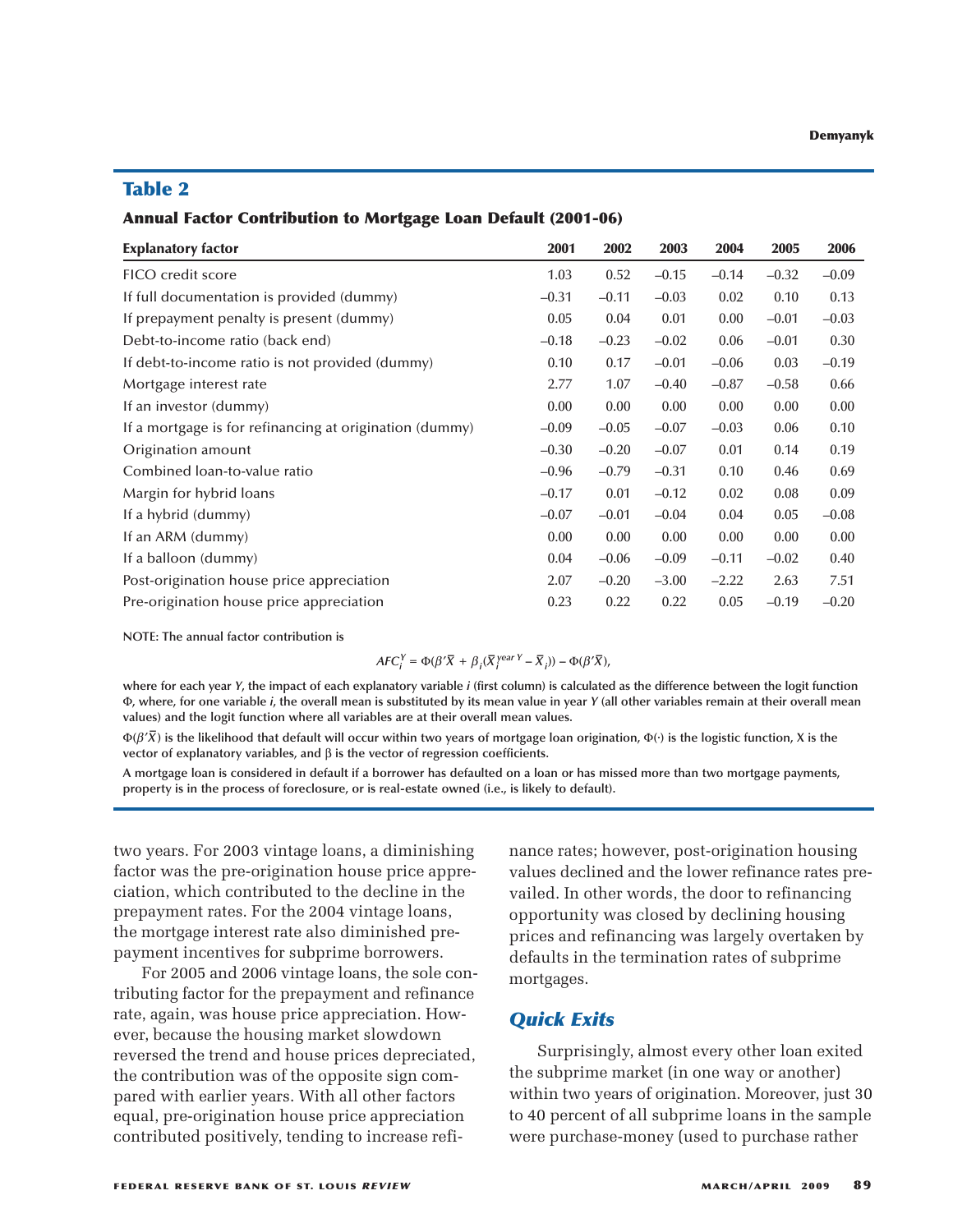## **Table 3**

## **Annual Factor Contribution to Mortgage Loan Prepayment (2001-06)**

| <b>Explanatory factor</b>                               | 2001    | 2002    | 2003    | 2004    | 2005    | 2006     |
|---------------------------------------------------------|---------|---------|---------|---------|---------|----------|
| FICO credit score                                       | $-0.05$ | $-0.02$ | 0.01    | 0.01    | 0.01    | 0.00     |
| If full documentation is provided (dummy)               | 0.09    | 0.03    | 0.01    | 0.00    | $-0.03$ | $-0.03$  |
| If prepayment penalty is present (dummy)                | $-0.53$ | $-0.39$ | $-0.14$ | 0.00    | 0.12    | 0.28     |
| Debt-to-income ratio (back end)                         | $-0.25$ | $-0.30$ | $-0.03$ | 0.08    | $-0.01$ | 0.39     |
| If debt-to-income ratio is not provided (dummy)         | 0.12    | 0.20    | $-0.01$ | $-0.07$ | 0.04    | $-0.24$  |
| Mortgage interest rate                                  | 6.26    | 2.57    | $-1.02$ | $-2.24$ | $-1.48$ | 1.60     |
| If an investor (dummy)                                  | 0.00    | 0.01    | 0.00    | 0.00    | 0.00    | 0.00     |
| If a mortgage is for refinancing at origination (dummy) | 0.21    | 0.13    | 0.16    | 0.08    | $-0.13$ | $-0.24$  |
| Origination amount                                      | $-1.26$ | $-0.82$ | $-0.31$ | 0.05    | 0.56    | 0.77     |
| Combined loan-to-value ratio                            | 1.21    | 0.99    | 0.37    | $-0.12$ | $-0.54$ | $-0.79$  |
| Margin for hybrid loans                                 | $-0.09$ | 0.01    | $-0.07$ | 0.01    | 0.04    | 0.05     |
| If a hybrid (dummy)                                     | $-1.10$ | $-0.19$ | $-0.59$ | 0.65    | 0.78    | $-1.28$  |
| If an ARM (dummy)                                       | 0.02    | 0.01    | $-0.04$ | $-0.02$ | 0.01    | 0.00     |
| If a balloon (dummy)                                    | 0.05    | $-0.08$ | $-0.14$ | $-0.16$ | $-0.02$ | 0.57     |
| Post-origination house price appreciation               | $-4.12$ | 0.45    | 8.32    | 5.79    | $-5.09$ | $-11.66$ |
| Pre-origination house price appreciation                | $-3.39$ | $-3.27$ | $-3.30$ | $-0.81$ | 2.88    | 3.15     |

**NOTE: See first note to Table 2.**

**A mortgage loan is considered "prepaid" if a borrower has either paid off or refinanced a mortgage loan within 2 years of origination.**

than refinance a house). The remaining borrowers refinanced their existing homes, and refinances do not contribute to an increase in homeownership.

Jaffee (2008) summarized research that analyzed what went wrong with the subprime market that could cause the crisis and what went right potential benefits from subprime lending that might offset consequences of the subprime crisis. Jaffee calculated that the subprime mortgage market funded approximately 5 million home purchases between 2000 and 2006, with slightly more than 1 million loans to first-time homebuyers. Jaffee suggests that the subprime mortgage market had at least one benefit to the economy: the increase in homeownership.

However, as shown in Figure 1, for all purchase-money mortgage loans originated between 2001 and 2006, between 15 and 25 percent were terminated in the first year, about 50 percent in the first 2 years, and 80 percent in the

first three years. For all origination years, of only first-lien, home-purchase (purchase-money) mortgages that were securitized and for which reliable data were provided, more than 600,000 loans were terminated within the first year after origination. Within two years, approximately 1.9 million loans were terminated. Among the terminated loans, about 1 million were seriously delinquent or in default; the remaining million were refinanced or prepaid. For subprime mortgages, the data seem to suggest that the number of foreclosed homes, with mortgages funding the home purchases, already *exceeds* the estimated number of first-time homebuyers with subprime mortgages.

The number of prepaid and refinanced properties is less informative because the data do not provide the after-prepayment outcome of the mortgages. A refinanced loan can be either a new subprime loan that follows the original path described above (a borrower would either default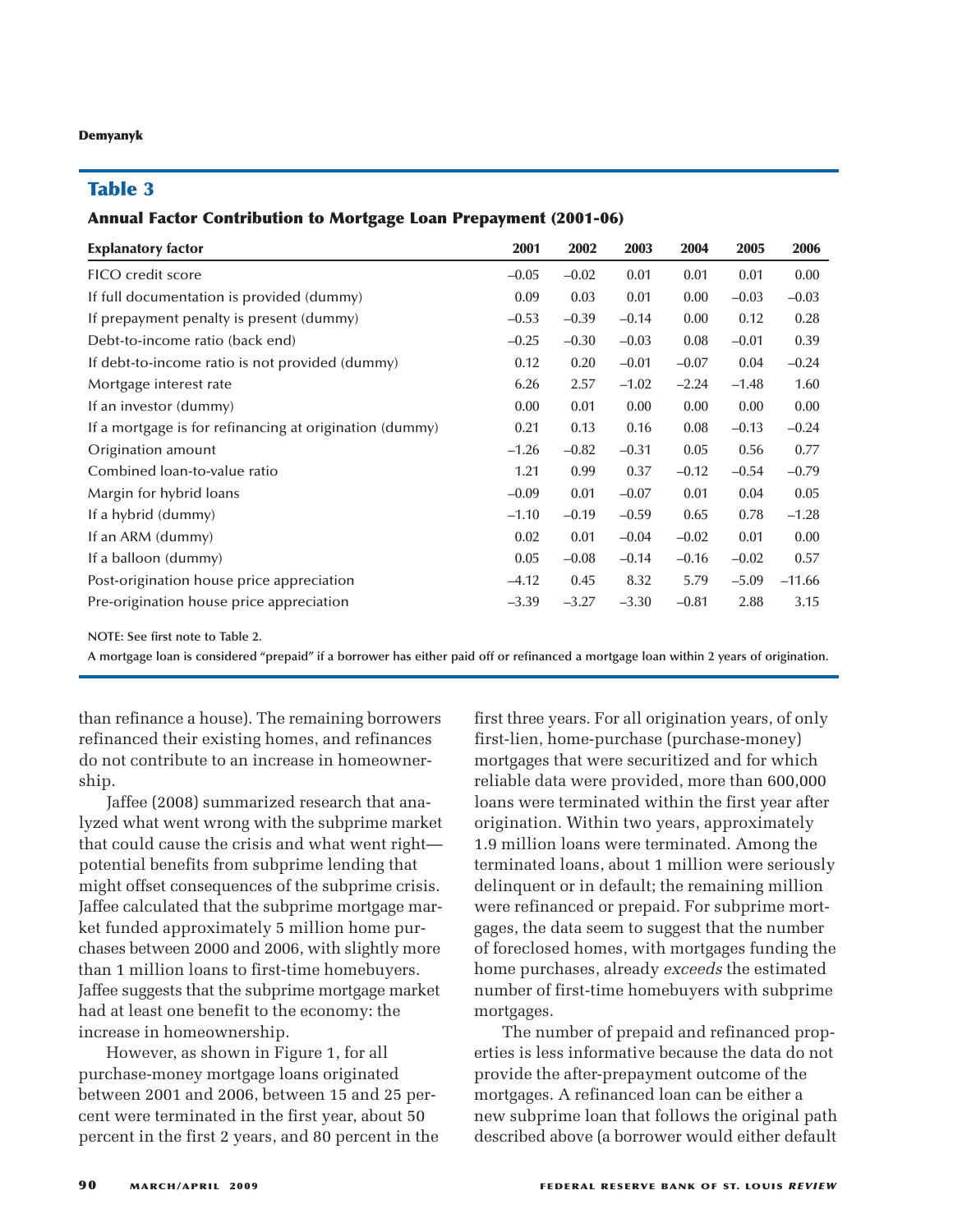or prepay again) or a prime loan (which borrowers can also default on or prepay). Given the degree of uncertainty on this issue, no inference based on the number of prepaid loans is made here.

Even if borrowers refinanced their initial subprime loans into more stable subprime or prime mortgages (those observed in the data before prepayment or refinance), the 80 percent termination rate within the first three years after origination would indicate that the initial boom in subprime lending could have, at most, *accelerated* growth of homeownership, even if temporarily. In other words, in a hypothetical "success" example, if a borrower took out a subprime loan in 2001, say as a first-time homebuyer, and then refinanced into a better loan in 2004, the same borrower most likely could have skipped the subprime step and become a first-time homebuyer in 2004, starting with a more stable loan and avoiding high interest rate payments and prepayment penalties. Given the impossibility of knowing when any first-time homebuyer who used a subprime mortgage would have become a homeowner with a prime loan, if ever, the data do not support the argument that subprime mortgages increased homeownership.

Given that the percentages of terminated loans in the sample are almost the same for all loan vintages (origination years), one can infer that subprime loans rarely were expected or intended to last much longer than three years. Lenders must have known that these loans were temporary (i.e., it would be impossible to collect sufficient interest payments to cover loan origination costs). Therefore, prepayment penalties were imposed, high interest rates and fees were charged, and complicated loan modifications were designed. (As well, the securitization structure is very complex, rendering individual loan modifications almost impossible.) In addition, borrowers must have been planning to use subprime mortgages for so-called bridge financing. If subprime borrowers were planning a quick exit from the very beginning, then these loans were risky not only from a credit-risk perspective but also from the standpoint of interest rate risk (would rates go up?) and liquidity risk (would there be a possibility to refinance?). Given these risks, lenders and

investors could experience much higher losses than expected purely on the basis of credit risk. In hindsight, we know that the risks did materialize and the losses did skyrocket.

## **CONCLUSION**

The subprime mortgage crisis of 2007 resulted in a massive wave of foreclosures and serious delinquencies, a large proportion of which consisted of mortgages originated in 2006 and 2007. Much of the debate among researchers and policymakers involves causes, consequences, and remedies for these early defaults and foreclosures. Still unexplained, however, is the temporary nature of subprime loans. This study shows that loans that originated in any year from 2001 to 2006 generally had a life of less than three years. In fact, almost half of these loans exited the market through either prepayment or default within the first two years after origination; about 80 percent of them did so within three years.

Even though mortgage termination rates have been remarkably similar for all origination years evaluated one, two, or three years after origination, the split between default and prepayment rates varied. There is a J shape in the graphed representation of defaults for origination years 2001 to 2006. The trough of the pattern corresponds to the years 2003 and 2004, when the housing market was booming. When default rates are small, refinancing rates are high. When the trend in the housing market reversed, refinancing became impossible and defaults took their place.

The evidence in this paper is consistent with that reported by Demyanyk and van Hemert (2008), who explain that the crisis—the unusually high default rates among 2006 and 2007 vintage loans—did not occur because these loans were in some respects much worse than all loans that originated earlier. Subprime mortgages were very risky all along; however, their true riskiness was hidden by rapid house price appreciation, allowing mortgage termination by refinancing/prepayment to take place. When prepayment became very costly (with zero or negative equity in the house increasing the closing costs of a refinancing), defaults took their place.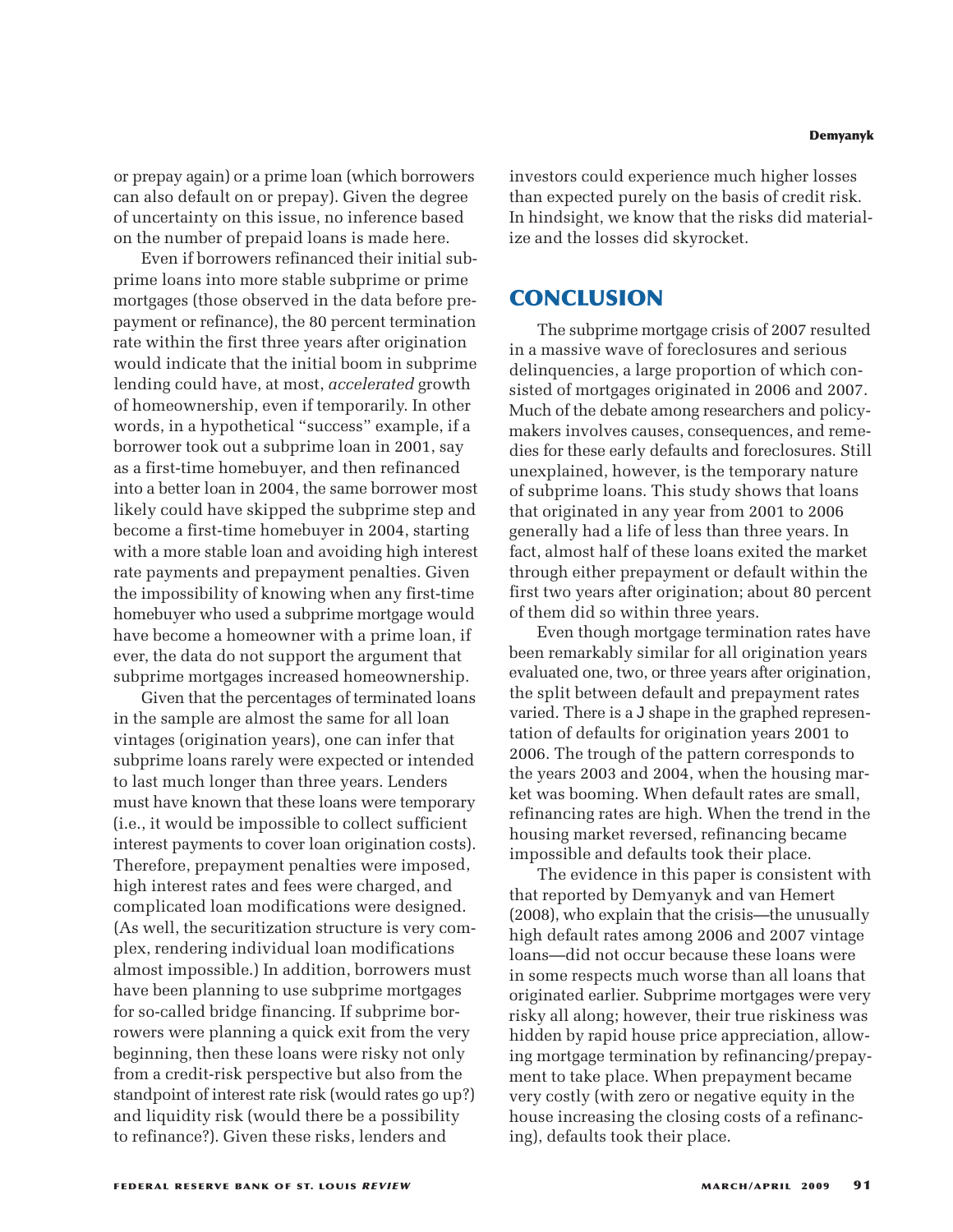The results in this paper also suggest that subprime lending did not increase homeownership: The number of defaults in a limited sample (about 50 percent) of subprime purchase-money mortgages within two years of origination is almost equal to the estimated number of first-time homebuyers who took subprime mortgages. If the data for the rest of the market were available, the number of defaults would no doubt be even greater.

Several questions remain and require further attention. First, the available data do not help identify what happened to loans that were terminated but did not end in default (i.e., prepaid or refinanced loans). Mortgages originated for refinancing tend to be refinanced again within a couple of years and tend to default as well. If more comprehensive data become available, further analysis on the homeownership policy discussion may be fruitful. Foote et al. (2008) raise the same question and explain the difficulty in answering it. Second, several studies indicate that most of the materialized risks associated with subprime mortgage lending had been neither observable nor measurable (e.g., the credit score did not predict likelihood of default; see Demyanyk and Van Hemert, 2008, and Haughwout, Peach, and Tracy, 2008). Little is known about these risks except that they existed and increased over time. More sophisticated models and comprehensive data are needed to answer these questions.

## **REFERENCES**

- Cutts, Amy C. and Van Order, Robert A. "On the Economics of Subprime Lending." *Journal of Real Estate Finance and Economics*, March 2005, *30*(2), pp. 167-96.
- Dell'Ariccia, Giovanni; Igan, Deniz and Laeven, Luc. "Credit Booms and Lending Standards: Evidence from the Subprime Mortgage Market." Working Paper IMF WP/08/106, International Monetary Fund, April 2008; www.imf.org/external/pubs/ft/wp/ 2008/wp08106.pdf.
- Demyanyk, Yuliya. "Did Credit Scores Predict the Subprime Crisis?" Federal Reserve Bank of St. Louis

*Regional Economist*, October 2008, pp. 12-13; [http://stlouisfed.org/publications/re/2008/d/pages/](http://stlouisfed.org/publications/re/2008/d/pages/mortgage.html) [mortgage.html.](http://stlouisfed.org/publications/re/2008/d/pages/mortgage.html)

- Demyanyk, Yuliya and Gopalan, Yadav. "Subprime ARMs: Popular Loans, Poor Performance." Federal Reserve Bank of St. Louis *Bridges*, Spring 2007, pp. 4-5; [http://stlouisfed.org/publications/br/2007/](http://stlouisfed.org/publications/br/2007/a/pages/2-article.html) [a/pages/2-article.html](http://stlouisfed.org/publications/br/2007/a/pages/2-article.html).
- Demyanyk, Yuliya and Van Hemert, Otto. "Understanding the Subprime Mortgage Crisis." *Review of Financial Studies*, forthcoming; http://ssrn.com/abstract =1020396 (posted December 5, 2008).
- Deng, Yongheng; Quigley, John M. and Van Order, Robert A. "Mortgage Terminations, Heterogeneity and the Exercise of Mortgage Options." *Econometrica*, March 2000, *68*(2), pp. 275-308.
- Foote, Christopher L.; Gerardi, Kristopher; Goette, Lorenz F. and Willen, Paul. "Subprime Facts: What (We Think) We Know about the Subprime Crisis and What We Don't." Public Policy Discussion Paper No. 08-2, Federal Reserve Bank of Boston, May 30, 2008; www.bos.frb.org/economic/ppdp/ 2008/ppdp0802.pdf.
- Foote, Christopher; Gerardi, Krisopher and Willen, Paul. "Negative Equity and Foreclosure: Theory and Evidence." *Journal of Urban Economics*, September 2008, *64*(2), pp. 234-45.
- Gerardi, Kristopher; Shapiro, Adam and Willen, Paul. "Subprime Outcomes: Risky Mortgages, Homeownership Experiences, and Foreclosures." Working Paper 07-15, Federal Reserve Bank of Boston, May 4, 2008; www.bos.frb.org/economic/ wp/wp2007/wp0715.pdf.
- Haughwout, Andrew; Peach, Richard and Tracy, Joseph. "Juvenile Delinquent Mortgages: Bad Credit or Bad Economy?" Staff Report No. 341, Federal Reserve Bank of New York, August 2008; www.newyorkfed.org/research/staff\_reports/sr341.pdf.
- Inside Mortgage Finance Publications. *Mortgage Yearbook First Half 2008 Special Edition*. Bethesda, MD: Inside Mortgage Finance Publications, 2008.